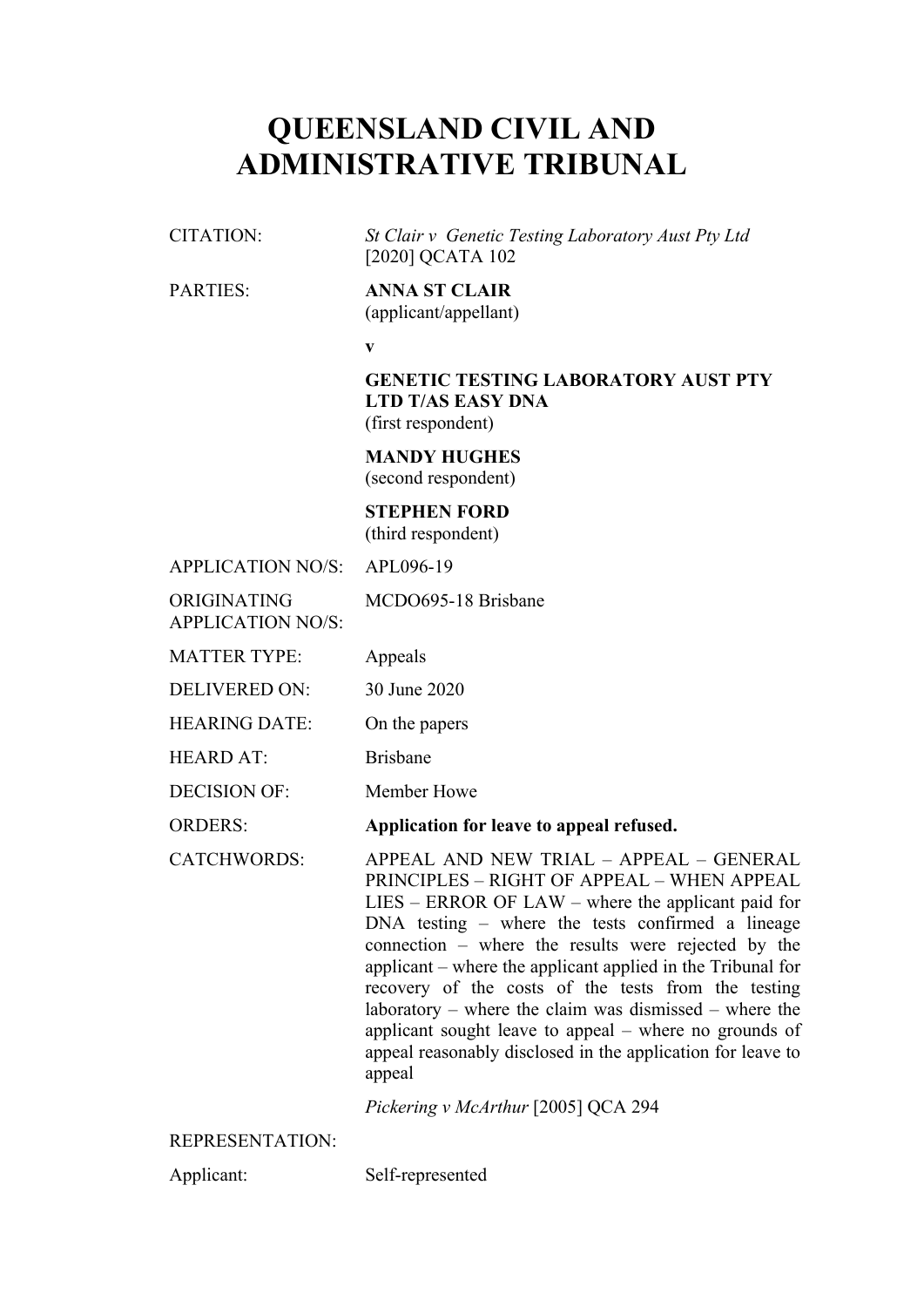| Respondents: | Self-represented by G Taylor                                                                                                                               |
|--------------|------------------------------------------------------------------------------------------------------------------------------------------------------------|
| APPEARANCES: | This matter was heard and determined on the papers<br>pursuant to s 32 of the <i>Queensland Civil and</i><br><i>Administrative Tribunal Act 2009 (Qld)</i> |

## **REASONS FOR DECISION**

- [1] The applicant ('St Clair') engaged the first respondent ('GTL') to conduct DNA testing.
- [2] St Clair was involved in court proceedings in the United Kingdom contesting her stepmother's will which left considerable assets to a nephew of the deceased. She disputed the nephew's claim that he was the nephew of the deceased. To that end she engaged GTL to conduct DNA testing of the nephew. The DNA testing substantiated the nephew's lineage claim and the court upheld his claim on the basis in large part of the DNA testing.
- [3] St Clair commenced proceedings in the Tribunal to recover the costs she had paid for the DNA testing claiming that the testing had been conducted negligently. She also sought a declaration that the DNA testing was invalid.
- [4] The matter was heard before an Adjudicator on 12 February 2019. The Adjudicator dismissed her claim.
- [5] St Clair wants to appeal that decision.
- [6] Given this is an appeal from a decision made in the Tribunal's minor civil dispute jurisdiction, leave to appeal must first be obtained before any appeal proceeds.<sup>1</sup>
- [7] Leave to appeal will usually only be granted where an appeal is necessary to correct a substantial injustice to the appellant and where there is a reasonable argument that there is an error to be corrected.<sup>2</sup>
- [8] Many self-represented parties misunderstand the appeal process and its function. Rather than identify an error in the proceedings below and attempt to have it corrected on appeal, the appeal (or here the required precursor application for leave to appeal) is seen as simply an opportunity for another hearing. That seems to be case with the application at hand.
- [9] There are no sensible grounds of appeal set out either in the application for leave to appeal or appeal or in supporting submissions filed with the application. Her grounds of appeal as noted in her application for leave to appeal are as follows:
	- a. I was unable to counter the defence allegation that no concrete evidence of negligence been submitted
	- b. I was unable to correct the deceptive statement made by the defence that three separate tests had been undertaken
	- c. I was unable to counter the (untrue) statement made by the defence that Aster Clinic had collected the DNA from Aaron King in Dubai

<sup>&</sup>lt;sup>1</sup> *Queensland Civil and Administrative Tribunal Act* 2009 (Qld), s 142(3)(a)(i) ('QCAT Act').

<sup>2</sup> *Pickering v McArthur* [2005] QCA 294.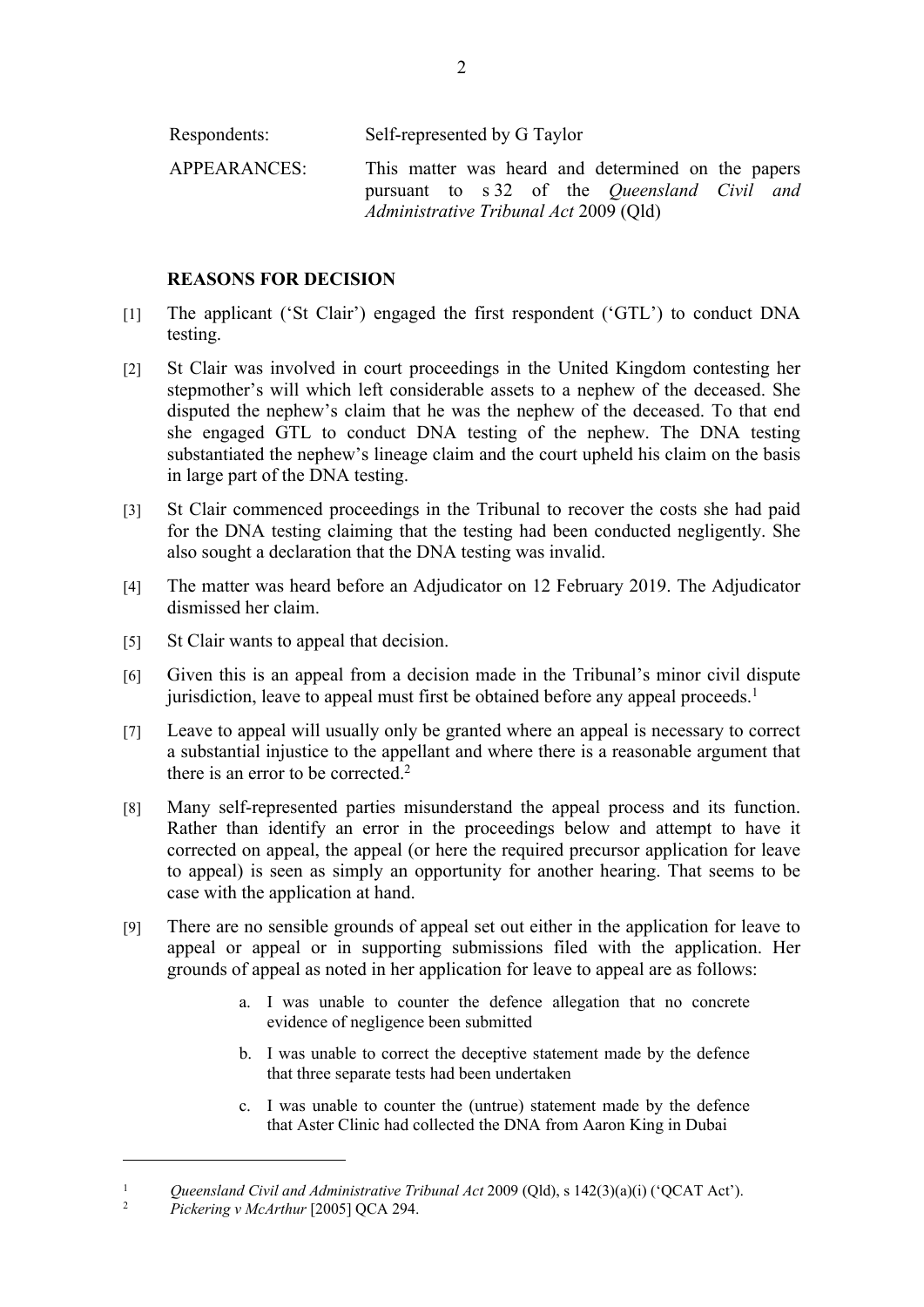- d. Finally, I was unable to point out a significant new factual error lodged by the defence. The defendant's name: Easy DNA has been replaced by another name: GTLDNA in the paperwork I received with the tribunal's decision.
- [10] Her grounds of appeal seem rather to be a critique as to why she failed in the proceedings before the learned Adjudicator. They certainly do not identify error on the part of the learned Adjudicator.
- [11] Attached to the application for leave to appeal are documents which she claims evidence the negligence of GTL. But the documents concerned consist of duplicate copies of material already filed in the proceedings below and which were made available to the learned Adjudicator in reaching his decision.
- [12] The learned Adjudicator said this about St Clair's claim:

Ms St Clair's assertions about how, in particular, the initial DNA test was conducted littered with assumptions, suppositions, possibilities, fraudulent activity accusations, conclusions based on possibilities, conspiracy theories, bribes, allegations of interception and substation of samples, collusion and the like. However, in all the voluminous material provided by Ms St Clair there is not a shred of hard evidence to back up the supposed negligence. Ms St Clair accused IB DNA of being disorganised, Easy DNA of being poorly organised, chaotic, not following protocols and regularly and having a pattern of covering up negligence.

No evidence was produced to back up these wild assertions. Ms St Clair's narrative was at times confused, convoluted and erratic. On the other hand, at least three DNA tests were conducted by Easy DNA in response to Ms St Clair's continued accusations about supposed irregularities in the DNA testing process. Easy DNA have gone above and beyond the call of duty to be absolutely certain that the test results are accurate. As stated, they are authentic, correct results collected under the laws and tested by a highly accredited laboratory.

The onus was always on Ms St Clair to prove, by production of hard evidence, that the DNA tests were, for whatever reason, flawed, and she has failed to do so. That being the case, the application is dismissed in its entirety.<sup>3</sup>

- [13] As mentioned by the learned Adjudicator, St Clair filed a large amount of material with her application for minor civil dispute. She attached 128 pages consisting of emails, DNA test reports and extensive personal comment. Principally her assertions were that a "chain of custody" for the DNA testing was breached. Her assertions about breach entirely lack supporting evidence. They were expressly denied by Ms Harris, the second respondent, writing on behalf of GTL in an email of 6 October 2015.
- [14] As applicant the onus was on St Clair to show a failure on the part of GTL to exercise due care and skill and she failed to do that.
- [15] Because of St Clair's numerous complaints about the outcome of the original DNA testing, GTL, of its own volition and at its own expense, conducted further DNA tests on two subsequent occasions both of which confirmed the initial results. The DNA results were obtained for use in and accepted by the London court. If they

3

Reasons for decision transcript, page 3-4.